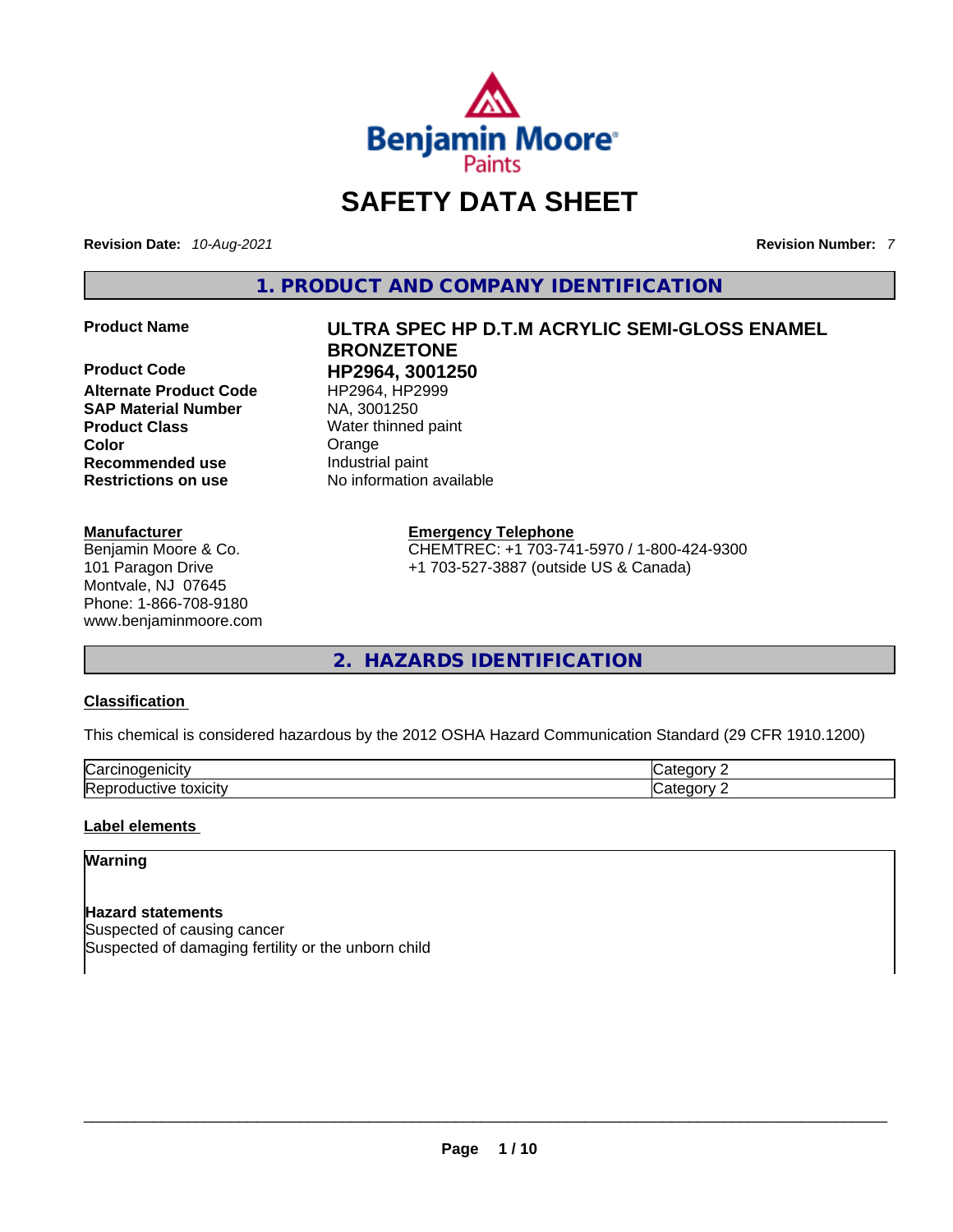

**Appearance** liquid **Odor 11** and **Odor 11** and **Odor 11** and **Odor 11** and **Odor 11** and **Odor** 11 and **Odor** 11 and **Odor** 11 and **Odor** 11 and **Odor** 11 and **Odor** 11 and **Odor** 11 and **Odor** 11 and **Odor** 11 and **Odor** 

# **Precautionary Statements - Prevention**

Obtain special instructions before use Do not handle until all safety precautions have been read and understood Use personal protective equipment as required

# **Precautionary Statements - Response**

IF exposed or concerned: Get medical advice/attention

# **Precautionary Statements - Storage**

Store locked up

# **Precautionary Statements - Disposal**

Dispose of contents/container to an approved waste disposal plant

# **Hazards not otherwise classified (HNOC)**

Not applicable

# **Other information**

No information available

 **WARNING:** This product contains isothiazolinone compounds at levels of <0.1%. These substances are biocides commonly found in most paints and a variety of personal care products as a preservative. Certain individuals may be sensitive or allergic to these substances, even at low levels.

# **3. COMPOSITION INFORMATION ON COMPONENTS**

| <b>Chemical name</b>                          | <b>CAS No.</b> | Weight-%  |
|-----------------------------------------------|----------------|-----------|
| 2,2,4-trimethyl-1,3-pentanediol diisobutyrate | 6846-50-0      | 1 - 5     |
| Titanium dioxide                              | 13463-67-7     | 1 - 5     |
| Zinc phosphate                                | 7779-90-0      | 1 - 5     |
| Kaolin                                        | 1332-58-7      | 1 - 5     |
| Iron oxide                                    | 1309-37-1      | 1 - 5     |
| Carbon black                                  | 1333-86-4      | $0.5 - ?$ |

# **4. FIRST AID MEASURES**

**General Advice** If symptoms persist, calla physician. Show this safety data sheet to the doctor in attendance. **Eye Contact Rinse thoroughly with plenty of water for at least 15 minutes and consult a**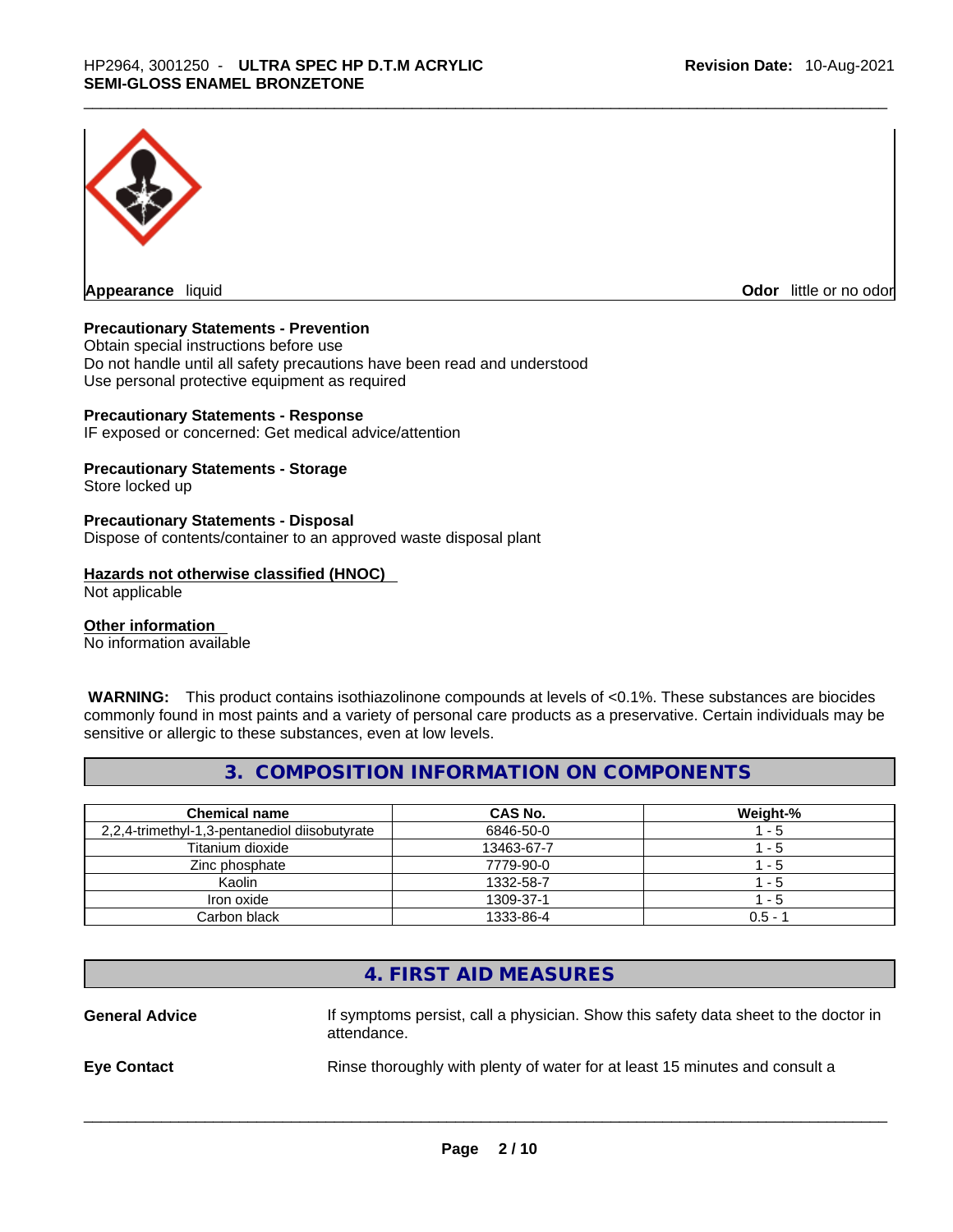|                                                                                  | physician.                                                                                               |                                                                                                                                              |                                |  |
|----------------------------------------------------------------------------------|----------------------------------------------------------------------------------------------------------|----------------------------------------------------------------------------------------------------------------------------------------------|--------------------------------|--|
| <b>Skin Contact</b>                                                              | Wash off immediately with soap and plenty of water while removing all<br>contaminated clothes and shoes. |                                                                                                                                              |                                |  |
| <b>Inhalation</b>                                                                |                                                                                                          | Move to fresh air. If symptoms persist, call a physician.                                                                                    |                                |  |
| Ingestion                                                                        | if necessary.                                                                                            | Clean mouth with water and afterwards drink plenty of water. Consult a physician                                                             |                                |  |
| <b>Most Important</b><br><b>Symptoms/Effects</b>                                 | None known.                                                                                              |                                                                                                                                              |                                |  |
| <b>Notes To Physician</b>                                                        |                                                                                                          | Treat symptomatically.                                                                                                                       |                                |  |
|                                                                                  |                                                                                                          | 5. FIRE-FIGHTING MEASURES                                                                                                                    |                                |  |
| <b>Suitable Extinguishing Media</b>                                              |                                                                                                          | Use extinguishing measures that are appropriate to local<br>circumstances and the surrounding environment.                                   |                                |  |
| Protective equipment and precautions for firefighters                            |                                                                                                          | As in any fire, wear self-contained breathing apparatus<br>pressure-demand, MSHA/NIOSH (approved or equivalent)<br>and full protective gear. |                                |  |
| <b>Specific Hazards Arising From The Chemical</b>                                |                                                                                                          | Closed containers may rupture if exposed to fire or<br>extreme heat.                                                                         |                                |  |
| <b>Sensitivity to mechanical impact</b>                                          |                                                                                                          | No                                                                                                                                           |                                |  |
| Sensitivity to static discharge                                                  |                                                                                                          | No.                                                                                                                                          |                                |  |
| <b>Flash Point Data</b><br>Flash point (°F)<br>Flash Point (°C)<br><b>Method</b> |                                                                                                          | 250<br>121<br><b>PMCC</b>                                                                                                                    |                                |  |
| <b>Flammability Limits In Air</b>                                                |                                                                                                          |                                                                                                                                              |                                |  |
| Lower flammability limit:<br><b>Upper flammability limit:</b>                    |                                                                                                          | Not applicable<br>Not applicable                                                                                                             |                                |  |
| Health: 2<br><b>NFPA</b>                                                         | Flammability: 1                                                                                          | Instability: 0                                                                                                                               | <b>Special: Not Applicable</b> |  |
| <b>NFPA Legend</b>                                                               |                                                                                                          |                                                                                                                                              |                                |  |

- 0 Not Hazardous
- 1 Slightly
- 2 Moderate
- 3 High
- 4 Severe

*The ratings assigned are only suggested ratings, the contractor/employer has ultimate responsibilities for NFPA ratings where this system is used.* 

*Additional information regarding the NFPA rating system is available from the National Fire Protection Agency (NFPA) at www.nfpa.org.*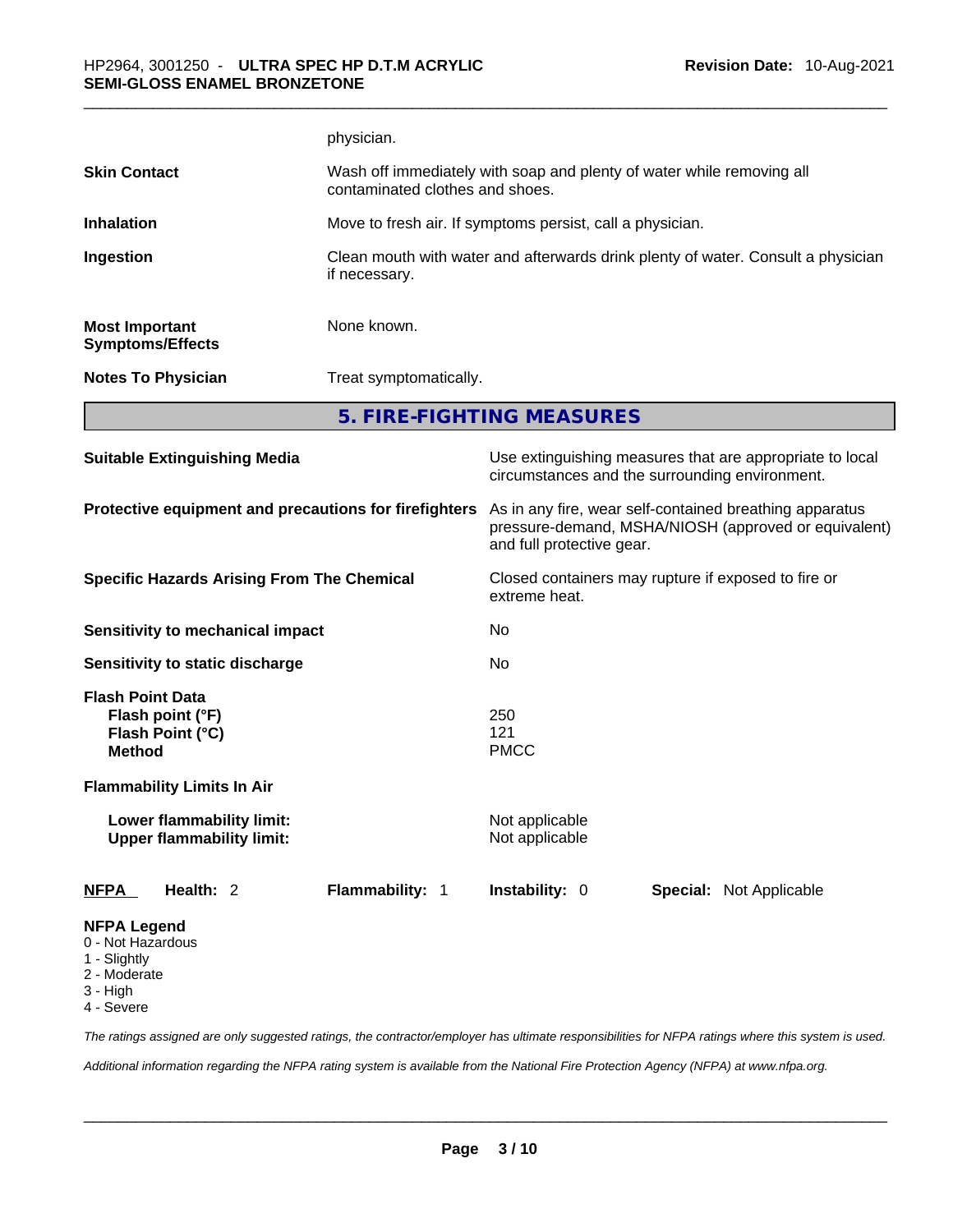|                                  | <b>6. ACCIDENTAL RELEASE MEASURES</b>                                                                                                                                            |
|----------------------------------|----------------------------------------------------------------------------------------------------------------------------------------------------------------------------------|
| <b>Personal Precautions</b>      | Avoid contact with skin, eyes and clothing. Ensure adequate ventilation.                                                                                                         |
| <b>Other Information</b>         | Prevent further leakage or spillage if safe to do so.                                                                                                                            |
| <b>Environmental precautions</b> | See Section 12 for additional Ecological Information.                                                                                                                            |
| <b>Methods for Cleaning Up</b>   | Soak up with inert absorbent material. Sweep up and shovel into suitable<br>containers for disposal.                                                                             |
|                                  | 7. HANDLING AND STORAGE                                                                                                                                                          |
| <b>Handling</b>                  | Avoid contact with skin, eyes and clothing. Avoid breathing vapors, spray mists or<br>sanding dust. In case of insufficient ventilation, wear suitable respiratory<br>equipment. |
| <b>Storage</b>                   | Keep container tightly closed. Keep out of the reach of children.                                                                                                                |
| <b>Incompatible Materials</b>    | No information available                                                                                                                                                         |

# **8. EXPOSURE CONTROLS/PERSONAL PROTECTION**

# **Exposure Limits**

| <b>Chemical name</b> | <b>ACGIH TLV</b>                              | <b>OSHA PEL</b>                  |
|----------------------|-----------------------------------------------|----------------------------------|
| Titanium dioxide     | TWA: $10 \text{ mg/m}^3$                      | 15 mg/m $3$ - TWA                |
| Kaolin               | TWA: 2 mg/m <sup>3</sup> particulate matter   | 15 mg/m $3$ - TWA                |
|                      | containing no asbestos and <1%                | $5 \text{ mg/m}^3$ - TWA         |
|                      | crystalline silica, respirable particulate    |                                  |
|                      | matter                                        |                                  |
| Iron oxide           | TWA: 5 $mg/m3$ respirable particulate         | 10 mg/m $3$ - TWA                |
|                      | matter                                        | 15 mg/m <sup>3</sup> - TWA Rouge |
|                      |                                               | 5 mg/m <sup>3</sup> - TWA Rouge  |
| Carbon black         | TWA: $3 \text{ mg/m}^3$ inhalable particulate | $3.5 \text{ mg/m}^3$ - TWA       |
|                      | matter                                        |                                  |

# **Legend**

ACGIH - American Conference of Governmental Industrial Hygienists Exposure Limits OSHA - Occupational Safety & Health Administration Exposure Limits N/E - Not Established

**Engineering Measures** Ensure adequate ventilation, especially in confined areas.

# **Personal Protective Equipment**

| <b>Eye/Face Protection</b>    | Safety glasses with side-shields.                                                                                                                                                                                                                  |
|-------------------------------|----------------------------------------------------------------------------------------------------------------------------------------------------------------------------------------------------------------------------------------------------|
| <b>Skin Protection</b>        | Protective gloves and impervious clothing.                                                                                                                                                                                                         |
| <b>Respiratory Protection</b> | In operations where exposure limits are exceeded, use a NIOSH approved                                                                                                                                                                             |
|                               | respirator that has been selected by a technically qualified person for the specific<br>work conditions. When spraying the product or applying in confined areas, wear a<br>NIOSH approved respirator specified for paint spray or organic vapors. |
|                               |                                                                                                                                                                                                                                                    |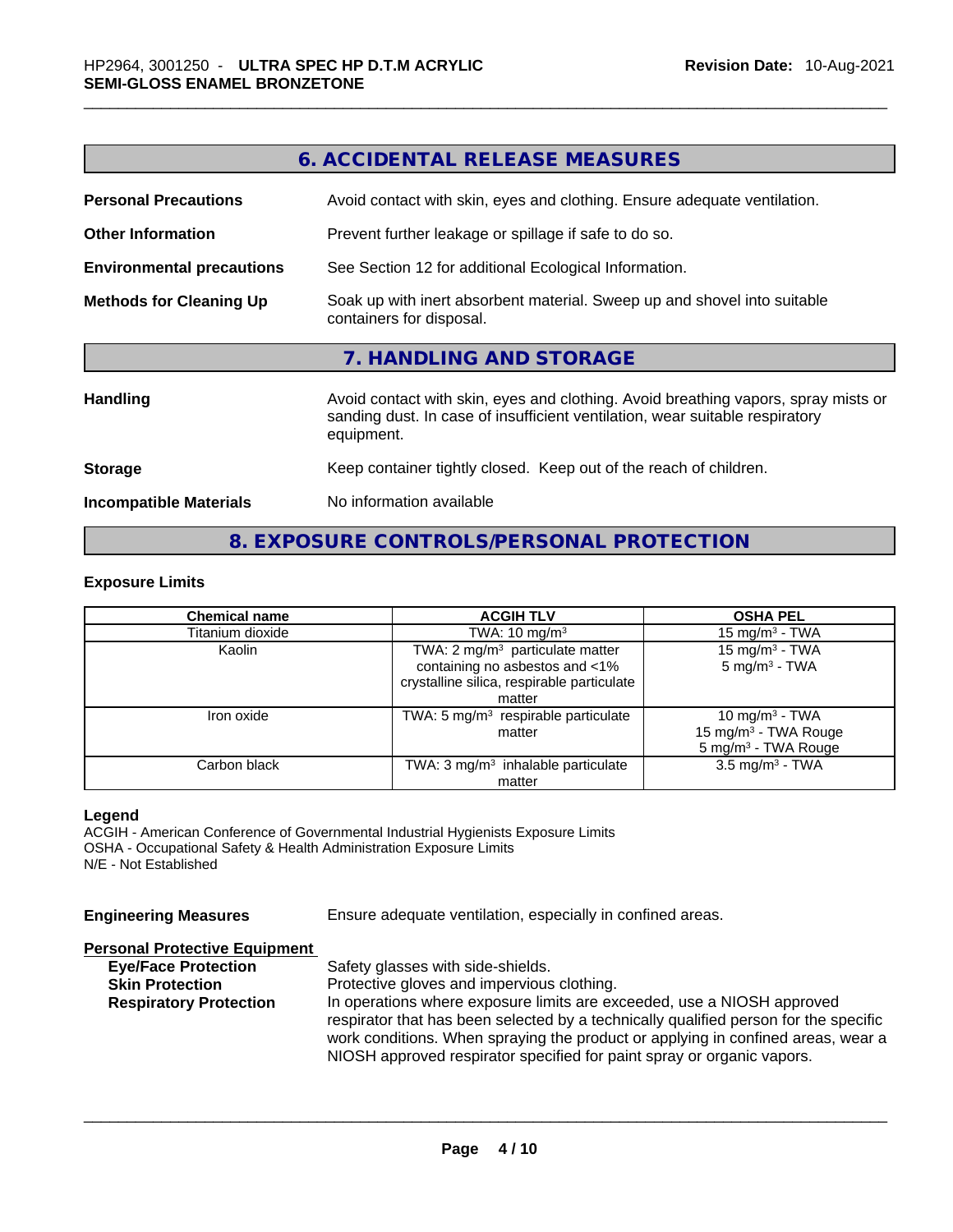**Hygiene Measures** Avoid contact with skin, eyes and clothing. Remove and wash contaminated clothing before re-use. Wash thoroughly after handling.

# **9. PHYSICAL AND CHEMICAL PROPERTIES**

**Appearance** liquid **Odor little or no odor Odor Threshold** No information available **Density (lbs/gal)** 9.35 - 9.45 **Specific Gravity** 1.12 - 1.14 **pH**<br>
Viscosity (cps) The Contract of the Contract of the Viscosity (cps) and Viscosity (cps) **Solubility(ies)**<br> **No information available**<br> **Water solubility**<br> **Water solubility Evaporation Rate No information available No information available Vapor pressure**  No information available **No information** available **Vapor density No information available No information available Wt. % Solids** 40 - 50 **Vol. % Solids** 35 - 45 **Wt. % Volatiles Vol. % Volatiles** 55 - 65 **VOC Regulatory Limit (g/L)** < 150 **Boiling Point (°F) Boiling Point (°C)** 100 **Freezing point (°F)** 32 **Freezing Point (°C) Flash point (°F)** 250 **Flash Point (°C)** 121 **Method** PMCC **Flammability (solid, gas)** Not applicable **Upper flammability limit:**<br> **Lower flammability limit:** Not applicable Not applicable **Lower flammability limit: Autoignition Temperature (°F)**<br> **Autoignition Temperature (°C)** No information available **Autoignition Temperature (°C)**<br> **Decomposition Temperature (°F)** No information available **Decomposition Temperature (°F) Decomposition Temperature (°C)** No information available **Partition coefficient** No information available

**Viscosity (cps)** No information available **No information available** 

# **10. STABILITY AND REACTIVITY**

| <b>Reactivity</b>                       | Not Applicable                           |
|-----------------------------------------|------------------------------------------|
| <b>Chemical Stability</b>               | Stable under normal conditions.          |
| <b>Conditions to avoid</b>              | Prevent from freezing.                   |
| <b>Incompatible Materials</b>           | No materials to be especially mentioned. |
| <b>Hazardous Decomposition Products</b> | None under normal use.                   |
| Possibility of hazardous reactions      | None under normal conditions of use.     |
|                                         |                                          |
|                                         |                                          |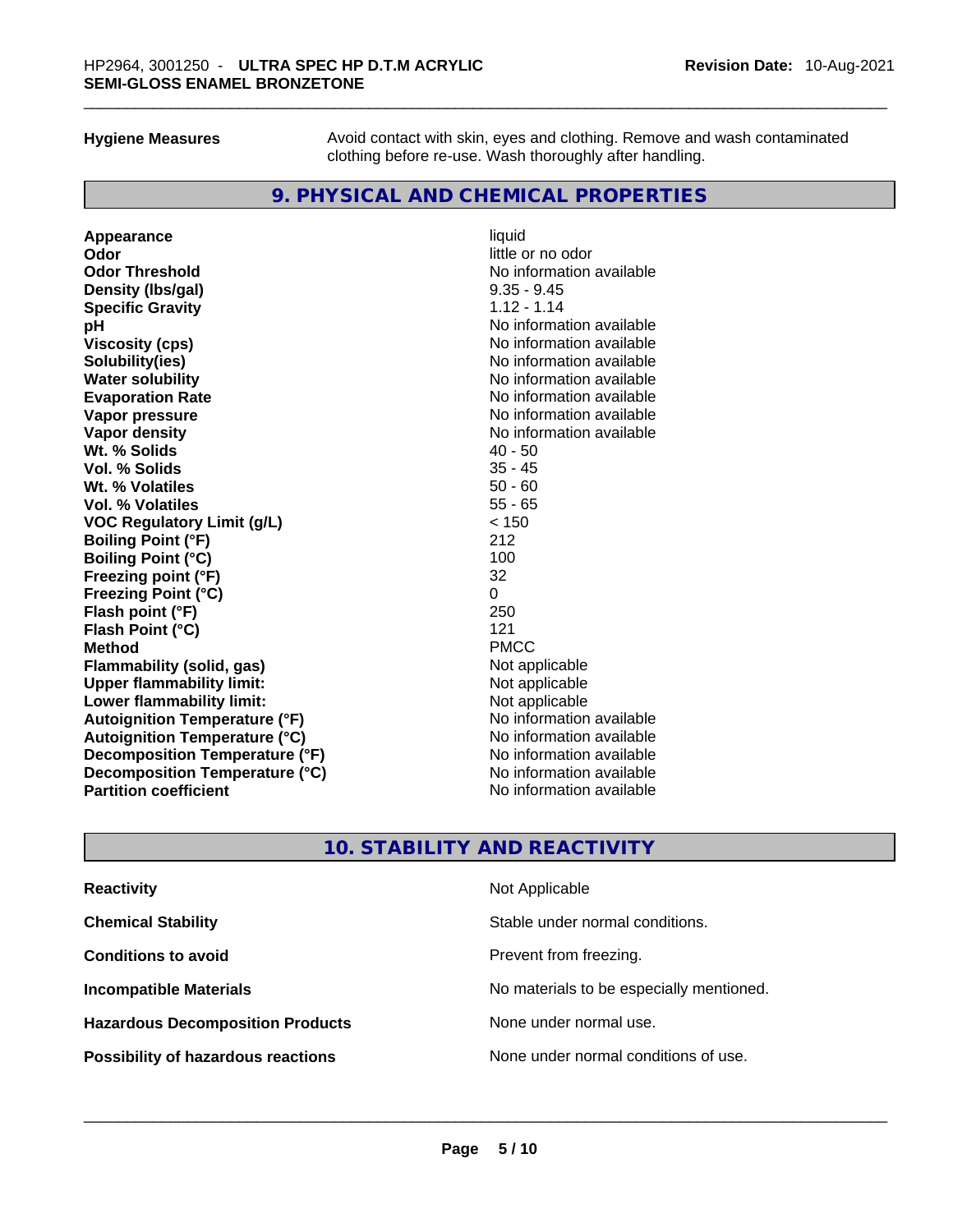# **11. TOXICOLOGICAL INFORMATION**

| <b>Product Information</b>                                                                                                                                                                                                                                                                                   |                                                                                                                                                                                                                                                                                                                                                                                                                                                         |
|--------------------------------------------------------------------------------------------------------------------------------------------------------------------------------------------------------------------------------------------------------------------------------------------------------------|---------------------------------------------------------------------------------------------------------------------------------------------------------------------------------------------------------------------------------------------------------------------------------------------------------------------------------------------------------------------------------------------------------------------------------------------------------|
| Information on likely routes of exposure                                                                                                                                                                                                                                                                     |                                                                                                                                                                                                                                                                                                                                                                                                                                                         |
| <b>Principal Routes of Exposure</b>                                                                                                                                                                                                                                                                          | Eye contact, skin contact and inhalation.                                                                                                                                                                                                                                                                                                                                                                                                               |
| <b>Acute Toxicity</b>                                                                                                                                                                                                                                                                                        |                                                                                                                                                                                                                                                                                                                                                                                                                                                         |
| <b>Product Information</b>                                                                                                                                                                                                                                                                                   | No information available                                                                                                                                                                                                                                                                                                                                                                                                                                |
|                                                                                                                                                                                                                                                                                                              | Symptoms related to the physical, chemical and toxicological characteristics                                                                                                                                                                                                                                                                                                                                                                            |
| <b>Symptoms</b>                                                                                                                                                                                                                                                                                              | No information available                                                                                                                                                                                                                                                                                                                                                                                                                                |
|                                                                                                                                                                                                                                                                                                              | Delayed and immediate effects as well as chronic effects from short and long-term exposure                                                                                                                                                                                                                                                                                                                                                              |
| Eye contact<br><b>Skin contact</b>                                                                                                                                                                                                                                                                           | May cause slight irritation.<br>Substance may cause slight skin irritation. Prolonged or repeated contact may dry<br>skin and cause irritation.                                                                                                                                                                                                                                                                                                         |
| <b>Inhalation</b><br>Ingestion<br><b>Sensitization</b><br><b>Neurological Effects</b><br><b>Mutagenic Effects</b><br><b>Reproductive Effects</b><br><b>Developmental Effects</b><br><b>Target organ effects</b><br><b>STOT - single exposure</b><br><b>STOT - repeated exposure</b><br>Other adverse effects | May cause irritation of respiratory tract.<br>Ingestion may cause gastrointestinal irritation, nausea, vomiting and diarrhea.<br>No information available<br>No information available.<br>No information available.<br>Possible risk of impaired fertility. Possible risk of harm to the unborn child.<br>No information available.<br>No information available.<br>No information available.<br>No information available.<br>No information available. |
| <b>Aspiration Hazard</b>                                                                                                                                                                                                                                                                                     | No information available                                                                                                                                                                                                                                                                                                                                                                                                                                |

# **Numerical measures of toxicity**

# **The following values are calculated based on chapter 3.1 of the GHS document**

**ATEmix (oral)** 50095 mg/kg

# **Component Information**

| Chemical name                                                 | Oral LD50             | Dermal LD50        | <b>Inhalation LC50</b>   |
|---------------------------------------------------------------|-----------------------|--------------------|--------------------------|
| 2,2,4-trimethyl-1,3-pentanediol<br>diisobutyrate<br>6846-50-0 | $>$ 3200 mg/kg (Rat)  |                    | $> 5.3$ mg/L (Rat) 6 h   |
| Titanium dioxide<br>13463-67-7                                | $> 10000$ mg/kg (Rat) |                    |                          |
| Zinc phosphate<br>7779-90-0                                   | $>$ 5000 mg/kg (Rat)  |                    |                          |
| Kaolin<br>1332-58-7                                           | $>$ 5000 mg/kg (Rat)  | > 5000 mg/kg (Rat) | $\overline{\phantom{0}}$ |
| Iron oxide<br>1309-37-1                                       | $> 10000$ mg/kg (Rat) |                    |                          |
| Carbon black<br>1333-86-4                                     | $> 15400$ mg/kg (Rat) | > 3 g/kg (Rabbit)  | $\overline{\phantom{0}}$ |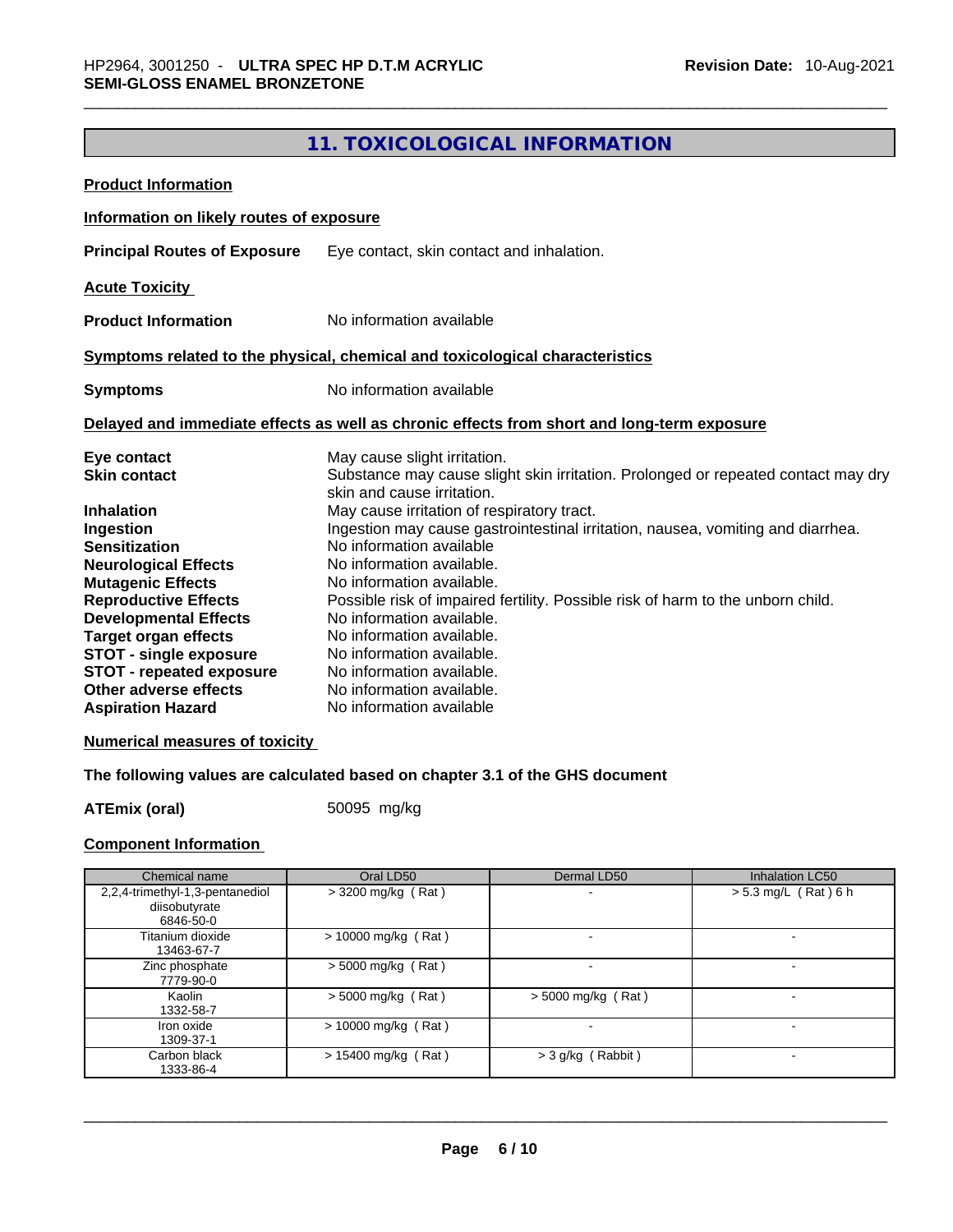# **Chronic Toxicity**

# **Carcinogenicity**

*The information below indicates whether each agency has listed any ingredient as a carcinogen:.* 

| <b>Chemical name</b> | <b>IARC</b>         | <b>NTP</b> | <b>OSHA</b> |
|----------------------|---------------------|------------|-------------|
|                      | 2B - Possible Human |            | Listed      |
| l Titanium dioxide   | Carcinogen          |            |             |
|                      | 2B - Possible Human |            | Listed      |
| l Carbon black       | Carcinogen          |            |             |

• Although IARC has classified titanium dioxide as possibly carcinogenic to humans (2B), their summary concludes: "No significant exposure to titanium dioxide is thought to occur during the use of products in which titanium dioxide is bound to other materials, such as paint."

# **Legend**

IARC - International Agency for Research on Cancer NTP - National Toxicity Program OSHA - Occupational Safety & Health Administration

**12. ECOLOGICAL INFORMATION** 

# **Ecotoxicity Effects**

The environmental impact of this product has not been fully investigated.

# **Product Information**

# **Acute Toxicity to Fish**

No information available

# **Acute Toxicity to Aquatic Invertebrates**

No information available

# **Acute Toxicity to Aquatic Plants**

No information available

# **Persistence / Degradability**

No information available.

# **Bioaccumulation**

No information available.

# **Mobility in Environmental Media**

No information available.

# **Ozone**

No information available

# **Component Information**

# **Acute Toxicity to Fish**

Titanium dioxide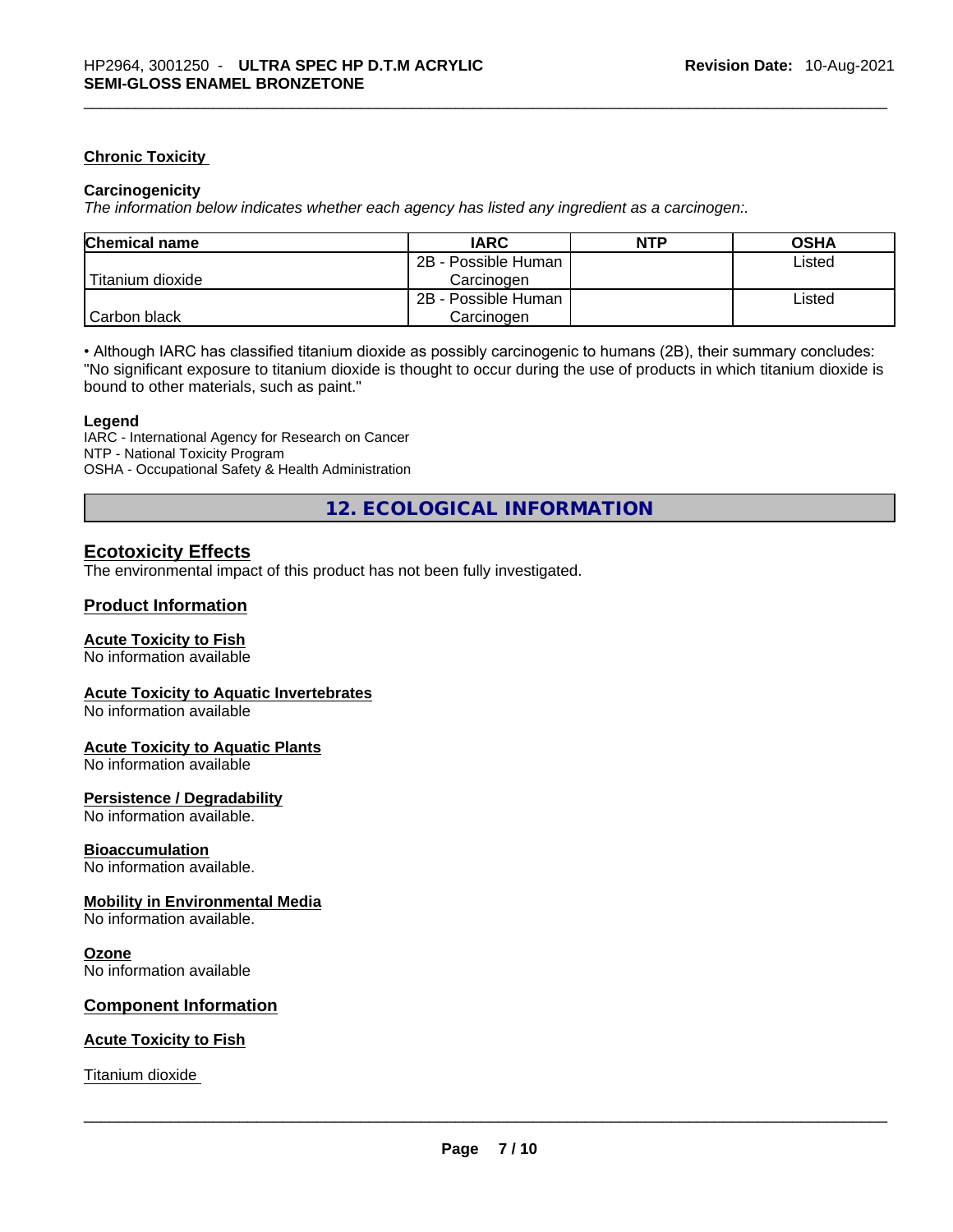$LC50:$  > 1000 mg/L (Fathead Minnow - 96 hr.)

# **Acute Toxicity to Aquatic Invertebrates**

No information available

# **Acute Toxicity to Aquatic Plants**

No information available

|                              | 13. DISPOSAL CONSIDERATIONS                                                                                                                                                                                               |
|------------------------------|---------------------------------------------------------------------------------------------------------------------------------------------------------------------------------------------------------------------------|
| <b>Waste Disposal Method</b> | Dispose of in accordance with federal, state, and local regulations. Local<br>requirements may vary, consult your sanitation department or state-designated<br>environmental protection agency for more disposal options. |
|                              | 14. TRANSPORT INFORMATION                                                                                                                                                                                                 |
| <b>DOT</b>                   | Not regulated                                                                                                                                                                                                             |
| <b>ICAO/IATA</b>             | Not regulated                                                                                                                                                                                                             |
| <b>IMDG/IMO</b>              | Not regulated                                                                                                                                                                                                             |
|                              | 15. REGULATORY INFORMATION                                                                                                                                                                                                |

# **International Inventories**

| <b>TSCA: United States</b> | Yes - All components are listed or exempt. |
|----------------------------|--------------------------------------------|
| <b>DSL: Canada</b>         | Yes - All components are listed or exempt. |

# **Federal Regulations**

# **SARA 311/312 hazardous categorization**

| No  |
|-----|
| Yes |
| No. |
| Nο  |
| Nο  |
|     |

# **SARA 313**

Section 313 of Title III of the Superfund Amendments and Reauthorization Act of 1986 (SARA). This product contains a chemical or chemicals which are subject to the reporting requirements of the Act and Title 40 of the Code of Federal Regulations, Part 372:

| <b>Chemical name</b> | CAS No.   | Weight-% | <b>CERCLA/SARA 313</b><br>(de minimis concentration) |
|----------------------|-----------|----------|------------------------------------------------------|
| Zinc phosphate       | 7779-90-0 | - 5      |                                                      |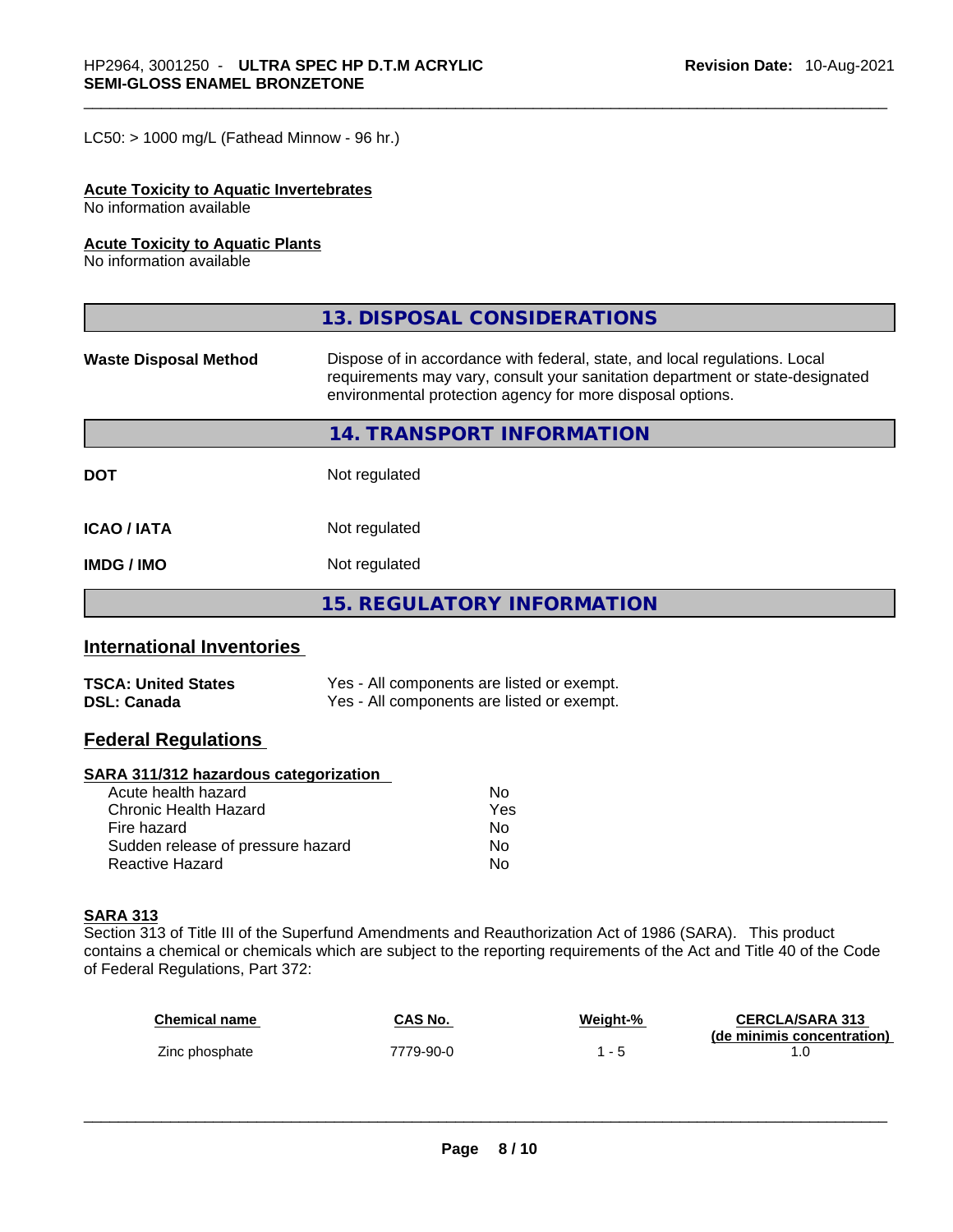# **Clean Air Act,Section 112 Hazardous Air Pollutants (HAPs) (see 40 CFR 61)**

This product contains the following HAPs:

*None*

# **US State Regulations**

# **California Proposition 65**

# **AVIMING:** Cancer and Reproductive Harm– www.P65warnings.ca.gov

# **State Right-to-Know**

| <b>Chemical name</b> | <b>Massachusetts</b> | <b>New Jersey</b> | Pennsylvania |
|----------------------|----------------------|-------------------|--------------|
| Titanium dioxide     |                      |                   |              |
| Zinc phosphate       |                      |                   |              |
| Kaolin               |                      |                   |              |
| Iron oxide           |                      |                   |              |
| Carbon black         |                      |                   |              |

# **Legend**

X - Listed

# **16. OTHER INFORMATION**

**HMIS** - **Health:** 2\* **Flammability:** 1 **Reactivity:** 0 **PPE:** -

### **HMIS Legend**

- 0 Minimal Hazard
- 1 Slight Hazard
- 2 Moderate Hazard
- 3 Serious Hazard
- 4 Severe Hazard
- \* Chronic Hazard
- X Consult your supervisor or S.O.P. for "Special" handling instructions.

Note: The PPE rating has intentionally been left blank. Choose appropriate PPE that will protect employees from the hazards the material will *present under the actual normal conditions of use.* 

*Caution: HMISÒ ratings are based on a 0-4 rating scale, with 0 representing minimal hazards or risks, and 4 representing significant hazards or risks. Although HMISÒ ratings are not required on MSDSs under 29 CFR 1910.1200, the preparer, has chosen to provide them. HMISÒ ratings are to be used only in conjunction with a fully implemented HMISÒ program by workers who have received appropriate HMISÒ training. HMISÒ is a registered trade and service mark of the NPCA. HMISÒ materials may be purchased exclusively from J. J. Keller (800) 327-6868.* 

 **WARNING!** If you scrape, sand, or remove old paint, you may release lead dust. LEAD IS TOXIC. EXPOSURE TO LEAD DUST CAN CAUSE SERIOUS ILLNESS, SUCH AS BRAIN DAMAGE, ESPECIALLY IN CHILDREN. PREGNANT WOMEN SHOULD ALSO AVOID EXPOSURE.Wear a NIOSH approved respirator to control lead exposure. Clean up carefully with a HEPA vacuum and a wet mop. Before you start, find out how to protect yourself and your family by contacting the National Lead Information Hotline at 1-800-424-LEAD or log on to www.epa.gov/lead.